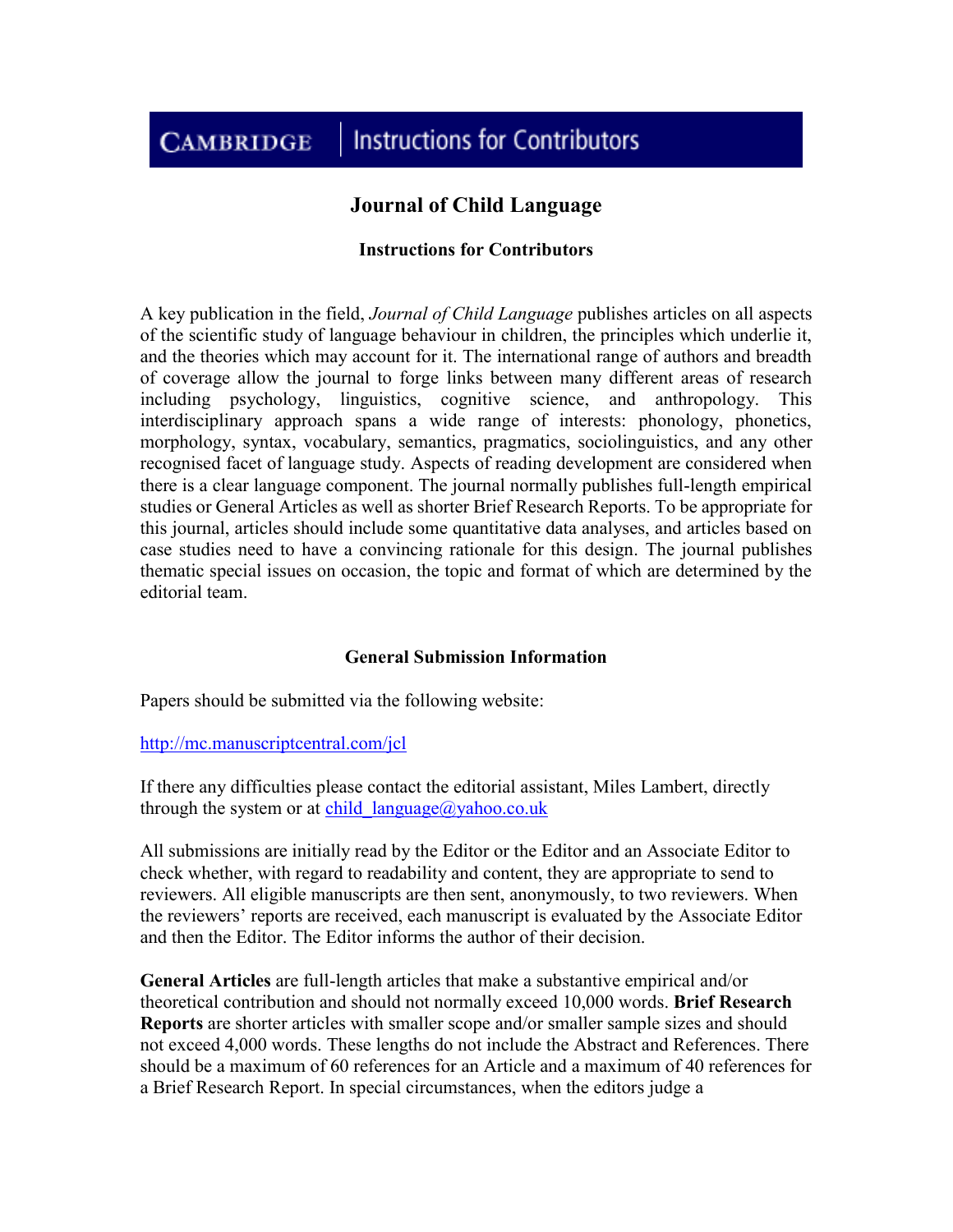comprehensive review of the literature to be a central component of the article and therefore warrants more references, they may allow up to 70 references.

*JCL* welcomes inquiries from authors interested in **Registered Reports**, an important new article type in the journal. Please familiarize yourself with the [special information on](https://www.cambridge.org/core/journals/journal-of-child-language/information/registered-reports-guidelines-for-authors-and-reviewers)  [Registered Reports](https://www.cambridge.org/core/journals/journal-of-child-language/information/registered-reports-guidelines-for-authors-and-reviewers) at *JCL* available via the journal website.

The language of this journal is English. Authors, particularly those whose first language is not English, may wish to have their English-language manuscripts checked by a native speaker before submission. This is optional, but may help to ensure that the academic content of the paper is fully understood by the editorial team and the reviewers. Please note that submissions can be rejected if the level of English writing is not commensurate with the academic standards of the field. Cambridge partners with third-party services specialising in language editing and/or translation, and suggests that authors contact as appropriate: [www.cambridge.org/core/services/authors/language-services](https://www.cambridge.org/core/services/authors/language-services)

Please note that the use of any of these services is voluntary, and at the author's own expense. Use of these services does not guarantee that the manuscript will be accepted for publication, nor does it restrict the author to submitting to a Cambridge Core published journal.

# **Specific Instructions for the Preparation of Manuscripts**

*When not otherwise specified, style should follow the Publication Manual of the American Psychological Association (6th Edition, 2010).* 

# <http://www.apastyle.org/learn/index.aspx>

1. Each manuscript should have a separate **title page** giving the title, author names, affiliations, address for correspondence, and any acknowledgments. At the top of the page, there should be a running headline of not more than 40 characters. No pages in the main text should carry the author's name. On the title page, the authors' surnames/family names should be written in block capitals. Three to five keywords should also be placed on the title page at the bottom.

2. Each copy should have an **abstract** on a separate page (not more than 150 words long for General Articles and 100 words for Brief Research Reports). The abstract should give the aims of the study, the general method, and the principal conclusions.

3. **Spelling** should be consistent – either British English or American English throughout. Emphasis (which should be used sparingly) should be marked by small capitals. Technical terms, e.g., 'cue strength', are given in small capitals on first mention and in lower case subsequently. Standard linguistic abbreviations are in large capitals throughout, e.g., AUX, NP. Double inverted commas should be used throughout for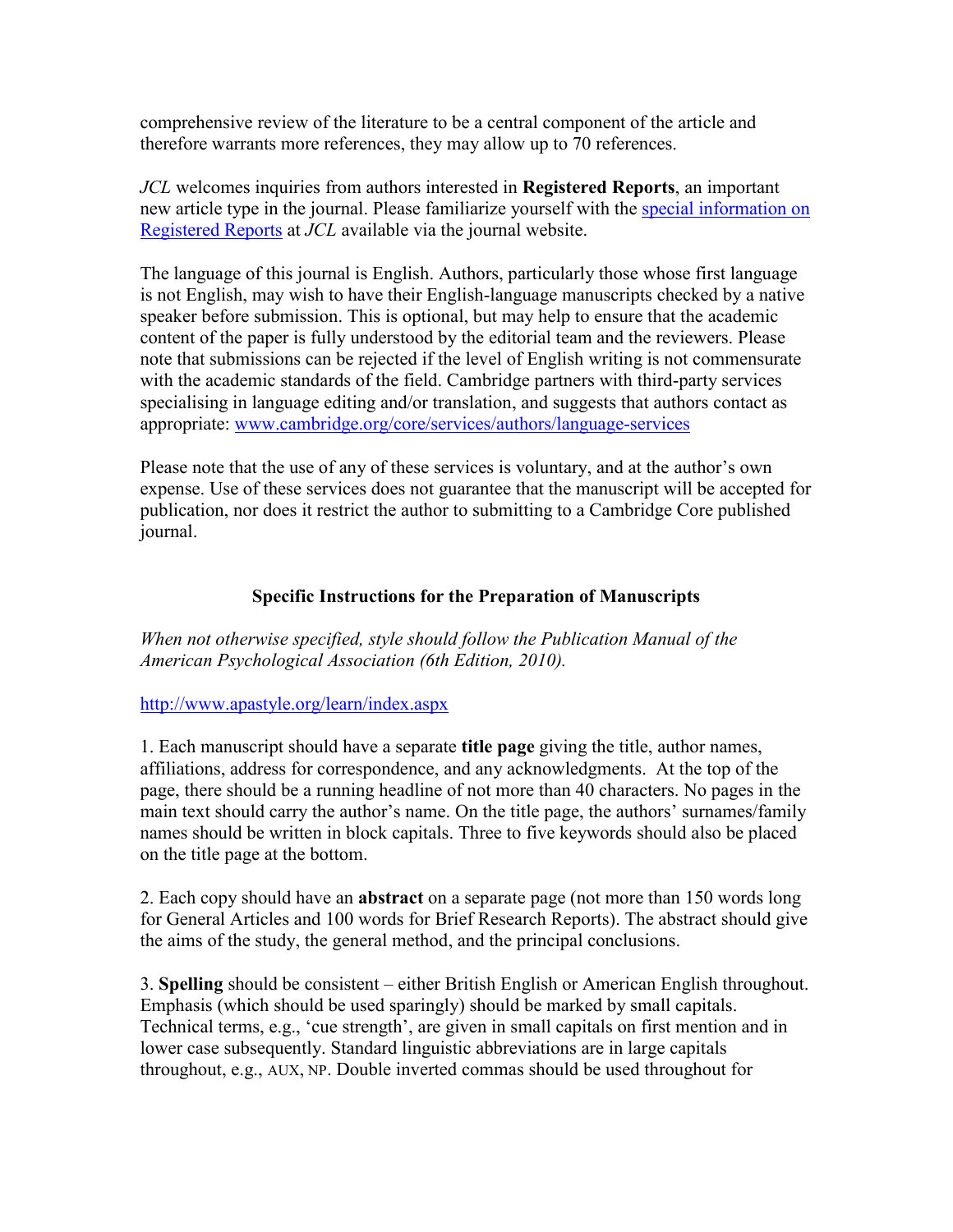quotations, citations of words and sentences, glosses and cases where a term is used with some qualifying sense, as in referring to a "gold standard" test.

4. Articles should be clearly divided into **unnumbered sections** with appropriate **headings**, e.g., *Introduction*, *Method*, *Results*, and *Discussion*. Secondary level headings should be used within these sections, e.g. *Participants*, *Procedure*. Consult the APA Manual, chapter 3, for more information about headings.

5. **Footnotes** should not be used unless absolutely necessary. Information that is relevant to the article should generally be included in the body of the text, eliminating the need for footnotes. If used, footnotes should not contain phonetic characters, statistics, or tables, nor should they be used simply for bibliographical information. Their reference point in the text should be clearly indicated with a superscript number at the end of the relevant sentence. The footnotes themselves should be numbered and listed on a separate sheet at the end of the article.

6. As a general rule, **ages** should be stated in years;months and – if necessary – days, like this: 1;10.22. Terms for general age ranges, such as "three-year-olds", are also acceptable, but not "36-month-olds" or "3-year-olds". However, for research with infants and toddlers under 2;0, it is acceptable to use months when indicating ages. When groups of children are involved, either standard deviations or ranges should be provided in the *Participants* section.

# 7. **Language examples in the text:**

Phonetic transcriptions should, wherever possible, employ the symbols and conventions of the IPA.

Language examples in the body of the text should be in italics. If there is an example in a language other than English, put it in italics and give an English gloss in single quotes, as in *lui* 'him'.

It will often be appropriate to number and indent linguistic examples, e.g.

- (1) Adam burns the candle.
- (2a) Adam ate the fish
- (2b) The fish was eaten by Adam.

Examples that are excerpts of discourse interactions should also be numbered and be set out like this:

(3) (J. wants the tape recorder off. When the switch is up it is off).

J. Up that for me.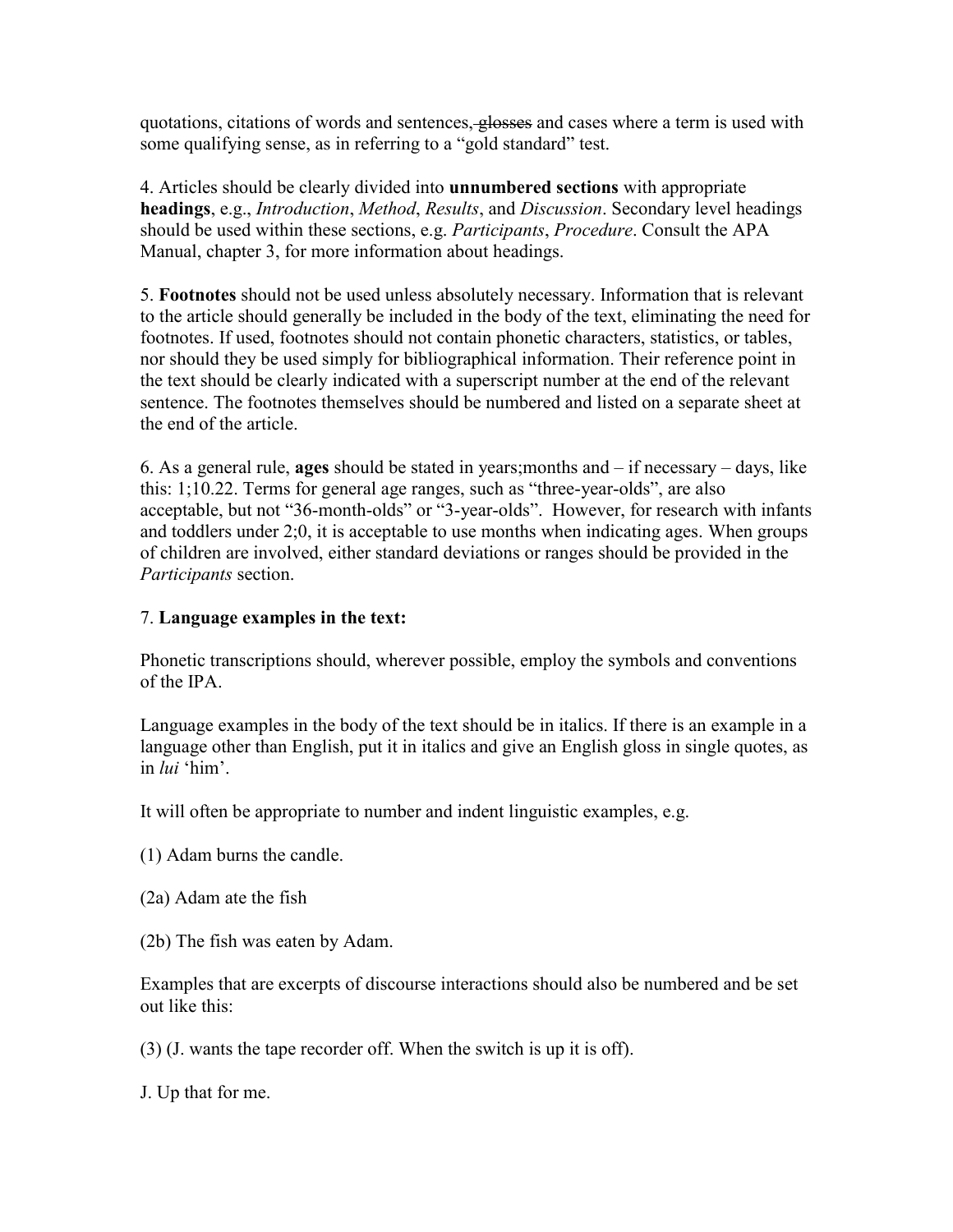M. Can you turn that off, please.

Not 'Off that for me'.

J. For me. Turn off.

For example sentences in languages other than English, give morpheme-by-morpheme glosses and a translation of the sentence, as in the following:

(4) Wati-ngki nga-rnu kuyu.

man-ERG eat-PAST meat

'The man ate some meat.'

For more information on procedures for interlinear glossing, consult the following:

<http://www.eva.mpg.de/lingua/resources/glossing-rules.php>

8. **Tables and figures** may be placed in the body of the text.

Tables should have a title above and notes/footnotes below, if necessary, to clarify any abbreviations and provide details. Figure captions should be placed below the figure. Table titles and notes and figure captions should have sufficient information for readers to understand the contents. Originals of the figures should be supplied, with artwork of reproduction quality.

Tables should not include underlining or vertical lines, and horizontal lines should be kept to a minimum. Use capital letters as sparingly as possible. In tables, it is better to put % at the top of the appropriate columns rather than putting it after each result. Decimal points for entries in a column should be aligned. Statistical significance can be marked with asterisks (with the level of significance given in a note below).

Consult the APA Manual, chapter 5, for more information about tables and figures.

Charges apply for all colour figures that appear in the print version of the journal. At the time of submission, contributors should clearly state whether their figures should appear in colour in the online version only, or whether they should appear in colour online and in the print version. There is no charge for including colour figures in the online version of the journal but it must be clear that colour is needed to enhance the meaning of the figure, rather than simply being for aesthetic purposes. If you request colour figures in the printed version, you will be contacted by CCC-Rightslink, who are acting on our behalf to collect Author Charges. Please follow their instructions in order to avoid any delay in the publication of your article.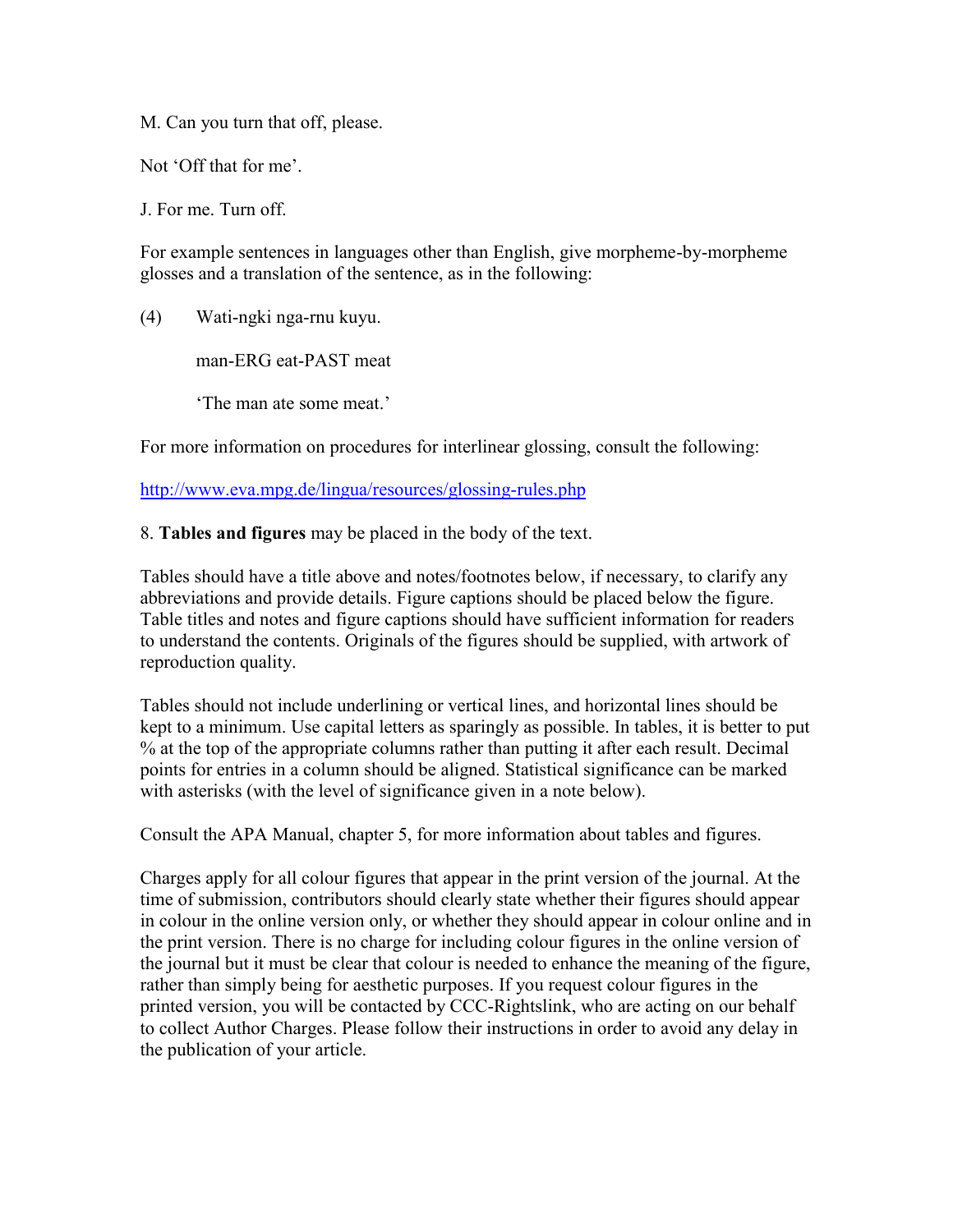9. **Appendices and Online Supplementary Materials.** If the article includes a substantial body of data, lengthy test materials, or detailed modelling outputs, it may be best to place these in an Appendix or as Supplementary Materials. Supplementary Materials will be accessible online but not in print and are not copy-edited.

10. Reporting of **statistical results** should follow guidelines in the APA Manual, chapter 4. When means are given, standard deviations should be given too. If the findings are reported in percentages, raw scores and the number of subjects/participants should usually be included. If the analysis techniques used might not be familiar to many readers, it is the author's responsibility to ensure the explanation of the procedures and their purpose is comprehensible.

11. **References in the text** should be made in one of the following two forms:

According to Snow (1990, p. 698); OR, In the sixties and seventies, several authors published important work on combinatorial speech (Bloom, 1970; Braine, 1963; Miller & Irvin, 1964; Schlesinger, 1974).

Note that such references are in alphabetical order, and that pairs of authors are joined by & when the two names are in parentheses. The first reference to a work with several authors should list all their names; subsequent citations should give first author and *et al.*

Single sentences may be quoted within paragraphs, but where more than one sentence is quoted, it is preferable to start the quotation on a new line and to indent the whole quotation and exclude the double inverted commas.

12. **Reference list at the end**. All works referred to should be listed at the end of the article in alphabetical order. The reference list should not contain any works not referred to in the text.

Authors are asked to exclude their unpublished work from the reference list. These should always be cited in the text only, as 'unpublished observations'. If one of these has been accepted while the manuscript has been under review, then the citation can be included formally as 'in press', provided the author can supply evidence of its status, such as a letter of acceptance.

References should be formatted according to the APA Manual  $(6<sup>th</sup> Edition 2010)$  in general. One exception is that DOIs are not required for works available in print. Some selected rules and examples are given here, but authors should follow APA guidelines in cases not specified here. For online ahead of print publications, see the example Paavola-Ruotsalainen *et al.* (2017) in the list below.

Where an author has collaborated with others, any single-author works should precede joint works. Joint works are sequenced according to the second author's surname, and by date if the same or group of authors have written several papers. Works by the same author or group of authors should be date ordered with the earliest first.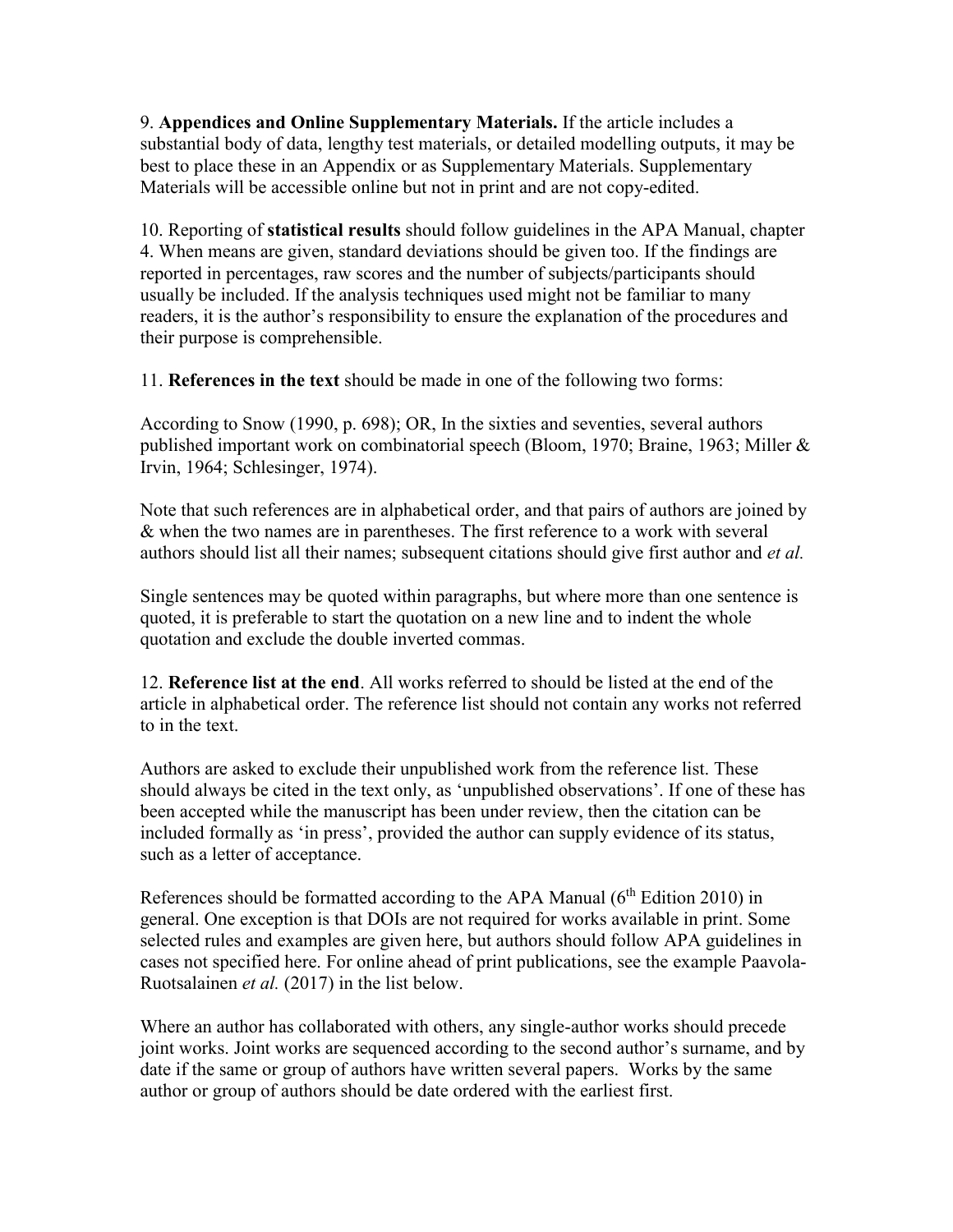Authors' names should be in lower-case letters, apart from the first letter. Book titles should be in lower-case letters, apart from the first letter and any proper names, and they should be italicized. Journal titles are given in full and italicized. Run-on lines in each reference should be indented; there should not be any additional space between entries.

Books, chapters, conference papers, dissertations, and journal articles should be presented as in the following examples (note punctuation carefully):

- Bates, E., Bretherton, I., & Snyder, L. (1988). *From first words to grammar: individual differences and dissociable mechanisms*. Cambridge University Press.
- Casillas, M., & Amaral, P. (2013). Learning cues to category membership: patterns in children's acquisition of hedges. In C. Cathcart, I.-H. Chen, G. Finley, S. Kang, C. S. Sandy, & E. Stickles (Eds.), *Proceedings of the 37th Annual Meeting of the Berkeley Linguistics Society, 37*(1), 33–45. doi: 10.3765/bls.v37i1.836
- Clancy, P. (1985). The acquisition of Japanese. In D. I. Slobin (Ed.), *The crosslinguistic study of language acquisition* (pp. 75–93). Hillsdale, NJ: Erlbaum.
- Hirsh-Pasek, K., Naigles, L., Golinkoff, R., Gleitman, L. R., & Gleitman, H. (1988). *Syntactic bootstrapping: evidence from comprehension*. Paper presented at the 13th Annual Boston University Child Language Conference, Boston, MA.
- Mitchell, P. R., & Kent, R. D. (1990). Phonetic variation in multisyllable babbling. *Journal of Child Language, 17*(2), 247–65.
- Paavola-Ruotsalainen, L., Lehtosaari, J., Palomäki, J., & Tervo, I. (2017). Maternal verbal responsiveness and directiveness: consistency, stability, and relations to child early linguistic development. *Journal of Child Language*, 1–21. doi:10.1017/S030500091700023X
- Van der Feest, S. V. (2007). *Building a phonological lexicon: the acquisition of the Dutch voicing contrast in perception and production* (Doctoral dissertation). Retrieved from <http://suzanne.vanderfeest.nl/OutlineDiss.pdf>.

#### **Publication Policies for** *Journal of Child Language*

Papers accepted for publication are **published online**, in FirstView, ahead of their print publication. Following online publication, authors will receive a PDF file of their article.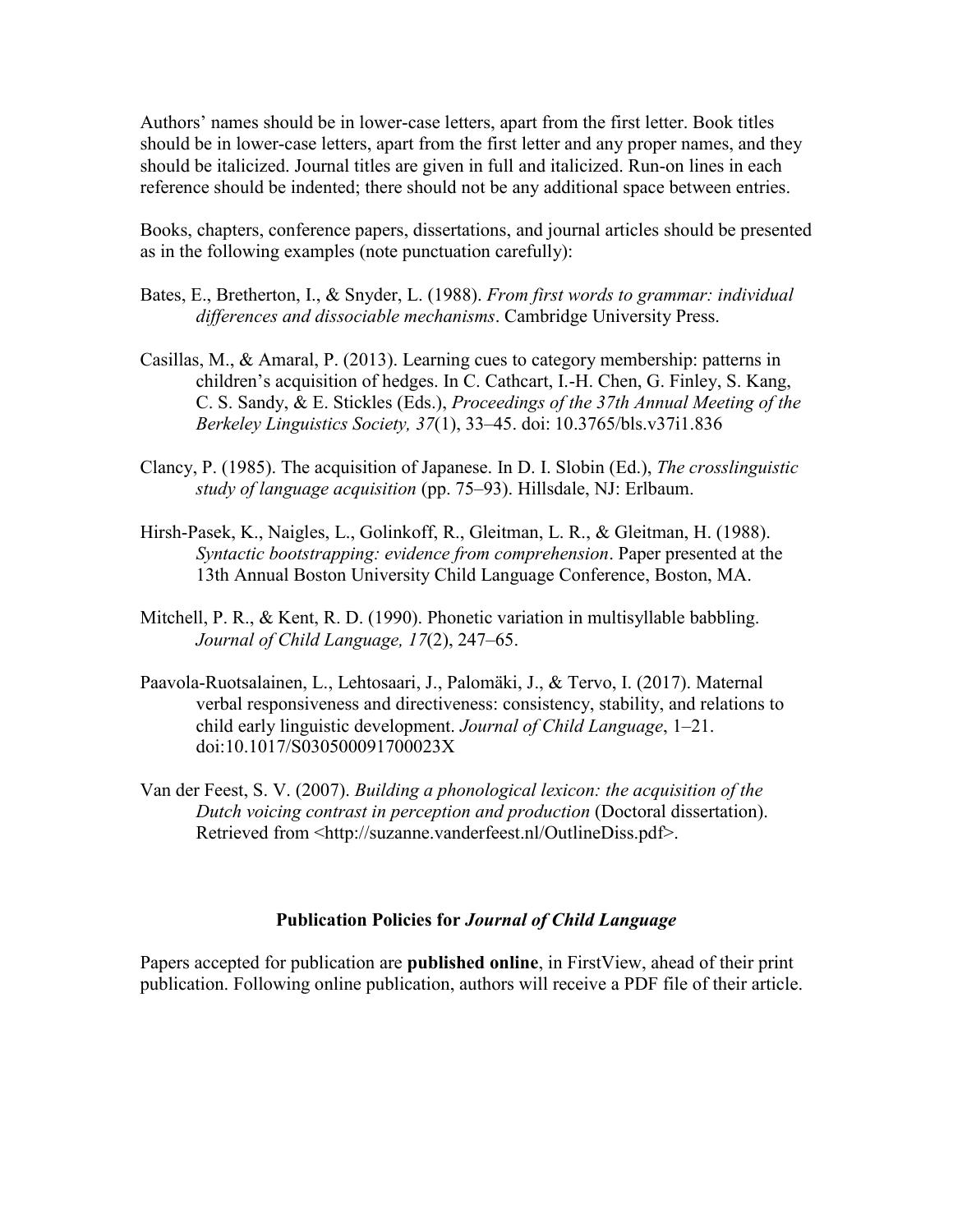# **Open Access policies at Cambridge University Press**

As a so-called hybrid OA journal, *JCL* allows authors to choose to publish their articles under a creative commons (CC) licence with the payment of an Article Processing Charge, also known as the Gold OA route. The editorial process – including the decision of whether or not an article is accepted for publication – is independent of the author's decision to publish Gold OA. Further information is available at [www.cambridge.org/core/services/open-access-policies.](https://www.cambridge.org/core/services/open-access-policies)

Cambridge University Press's policy on author self-archiving, known as Green OA, applies to all articles published in *JCL* via the standard route. In short, permissions for author self-archiving under this policy are as follows:

|                                                              | Personal<br>Webpage                          | Departmental /<br><b>Institutional</b><br><b>Repository</b> | Non-commercial<br><b>Subject</b><br><b>Repository</b> | <b>Commercial Repository /</b><br><b>Scholarly Collaboration</b><br>Networks (e.g.<br>ResearchGate,<br>Academia.edu) |
|--------------------------------------------------------------|----------------------------------------------|-------------------------------------------------------------|-------------------------------------------------------|----------------------------------------------------------------------------------------------------------------------|
| <b>Submitted</b><br><b>Manuscript</b><br><b>Under Review</b> | At any time                                  | At any time                                                 | At any time                                           | At any time                                                                                                          |
| Accepted<br><b>Manuscript</b>                                | On acceptance                                | On acceptance                                               | On acceptance                                         | Abstract only                                                                                                        |
| <b>Version of</b><br>Record                                  | Abstract only plus link<br>to Cambridge site | Abstract only plus link<br>to Cambridge site                | Abstract only plus link<br>to Cambridge site          | Abstract only plus link to<br>Cambridge site                                                                         |

This policy is compliant with all known funding mandates and applies no embargo period to the non-commercial posting of the Accepted Manuscript. Under this policy Cambridge remains a SHERPA/RoMEO 'Green' Open Access publisher. The policy simultaneously acts to protect the exclusivity of the final Version of Record by prohibiting the posting of this version. By securing the Version of Record, we secure the value of a journal subscription and thus the revenue source on which the 'Green' model of Open Access relies.

# **Copying**

This journal is registered with the Copyright Clearance Center, 222 Rosewood Drive, Danvers, MA 01923, USA. Organisations in the USA who are also registered with C.C.C. may therefore copy material (beyond the limits permitted by sections 107 and 108 of US copyright law) subject to payment to C.C.C. of the per-copy fee of \$16.00. This consent does not extend to multiple copying for promotional or commercial purposes.

Code 0305-0009/2017 \$16.00. Organizations authorised by the Copyright Licensing Agency may also copy material subject to the usual conditions.